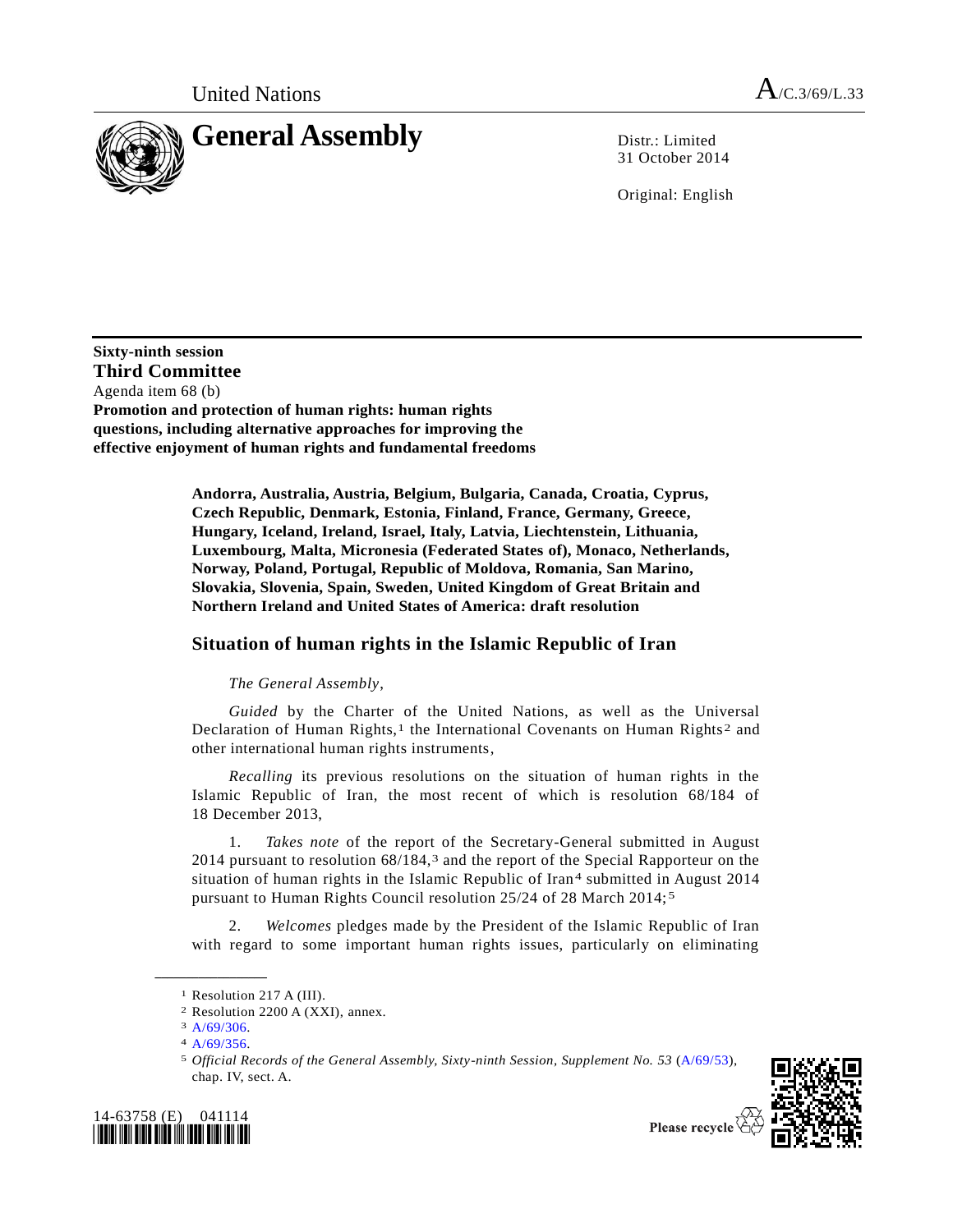discrimination against women and members of ethnic minorities and promoting freedom of expression and opinion, and urges the Islamic Republic of Iran to translate them into concrete action that results in demonstrable improvements as soon as possible and to ensure that its national laws are consistent with its obligations under international human rights law and that they are implemented in accordance with its international obligations;

3. *Acknowledges* legislative and administrative changes in the Islamic Republic of Iran that address some human rights concerns, including amendments to the Islamic Penal Code and to the criminal procedure code, and notes efforts to introduce a citizen's rights charter, while urging the Government to ensure that these measures are consistent with its international human rights obligations;

4. *Also acknowledges* recent engagement by the Islamic Republic of Iran with human rights treaty bodies through the submission of periodic national reports, as well as participation in its second universal periodic review by the Human Rights Council, while remaining seriously concerned about the broader lack of engagement with human rights monitoring mechanisms, including the ongoing lack of response to requests from special procedures mandate holders for information and country visits;

5. *Expresses deep concern* at serious ongoing and recurring human rights violations in the Islamic Republic of Iran relating to, inter alia:

The alarming high frequency of and increase in the carrying-out of the death penalty in the absence of internationally recognized safeguards, including public executions, notwithstanding the issuance of a circular by the former head of the judiciary prohibiting public executions, and secret group executions, as well as reports of executions undertaken without the notification of the prisoner's family members or legal counsel;

(b) The continuing imposition and carrying-out of the death penalty against minors and persons who at the time of their offence were under the age of 18, in violation of the obligations of the Islamic Republic of Iran under the Convention on the Rights of the Child<sup>6</sup> and the International Covenant on Civil and Political Rights;<sup>2</sup>

(c) The imposition of the death penalty for crimes that lack a precise and explicit definition and for crimes that do not qualify as the most serious crimes, in violation of international law;

(d) Torture and cruel, inhuman or degrading treatment or punishment, including flogging and amputations;

(e) Widespread and serious restrictions on the right to peaceful assembly, freedom of association, and freedom of opinion and expression, including through continued efforts to block, filter or hinder Internet access and content, including social media outlets, to jam international satellite transmission and to censor or close media outlets;

(f) The systematic targeting and harassment of human rights defenders and the renewed targeting of journalists, bloggers and social media users, who face arrest, arbitrary detention, long-term exile and harsh sentences, including the death sentence;

<sup>6</sup> United Nations, *Treaty Series*, vol. 1577, No. 27531.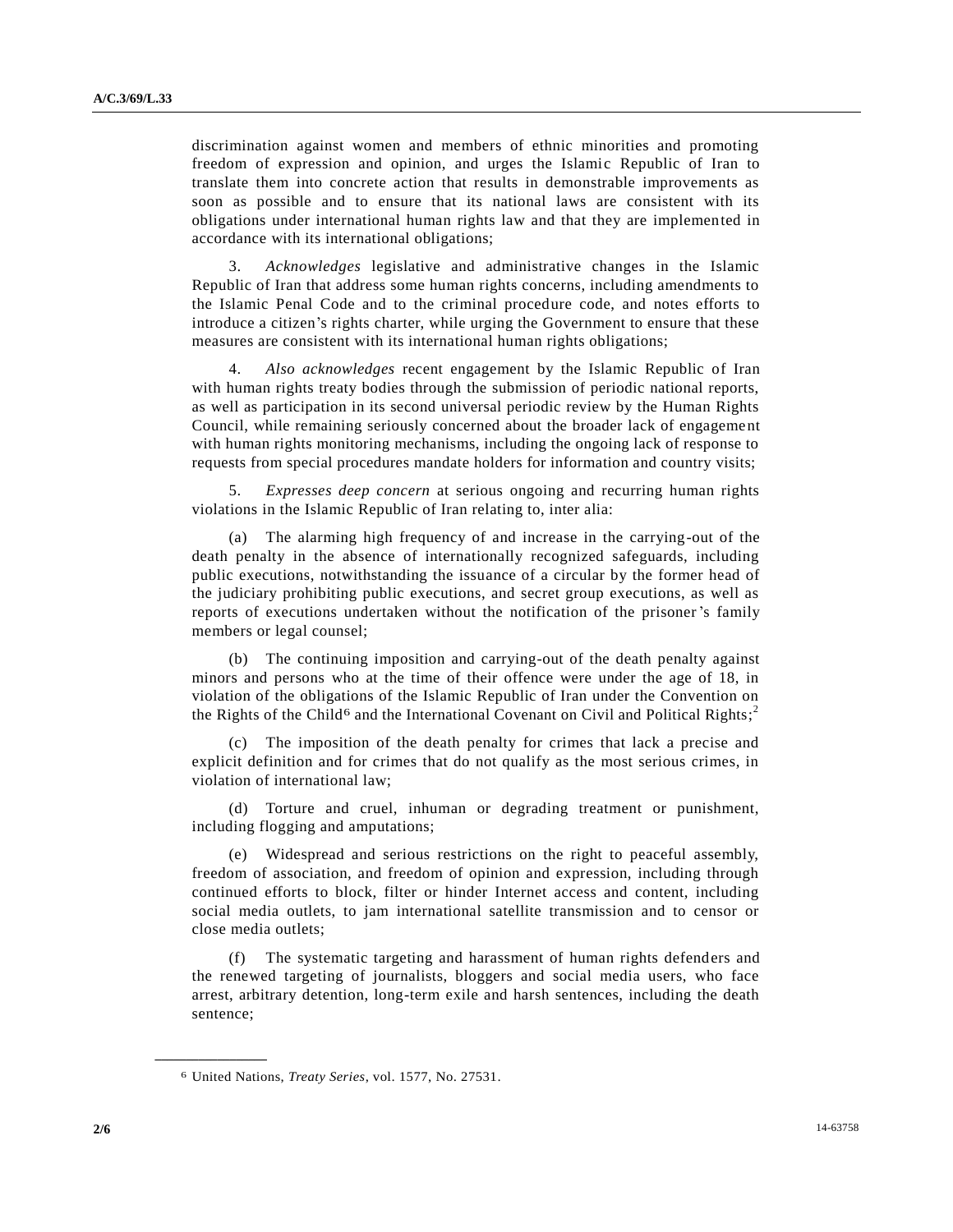(g) Pervasive gender inequality and violence against women and ongoing discrimination against women and girls in law and in practice, including by continuing to limit equal access to employment and to certain fields of higher education, as well as restrictions on access to decision-making positions in the Government and to the labour market, despite the granting of 3 of 11 deputy vice-presidential posts to women;

(h) Continued discrimination and other human rights violations, at times amounting to persecution, against persons belonging to ethnic, linguistic or other minorities, including Arabs, Azeris, Balochis and Kurds and their defenders, noting in particular reports of the violent suppression and detention of ethnic Arabs and Azeris, including ongoing violations of their due process rights and alleged torture while imprisoned, and the reported secret execution of members of the Ahwaz Arab community;

(i) Ongoing severe limitations and restrictions on the right to freedom of thought, conscience, religion or belief and restrictions on the building of, as well as attacks against, places of worship and burial;

(j) Continued harassment, at times amounting to persecution, and human rights violations against persons belonging to recognized religious minorities, including Christians, Jews, Sufi Muslims, Sunni Muslims and Zoroastrians and their defenders, noting in particular the arbitrary arrest and detention of Sufi Muslims, Sunni Muslims and evangelical Christians, including the continued detention of Christian pastors;

(k) Continued discrimination, persecution and human rights violations against persons belonging to unrecognized religious minorities, particularly members of the Baha'i faith and their defenders, including targeted attacks and murders, without proper investigation to hold those responsible accountable, arbitrary arrests and detention, the denial of access to higher education on the basis of religion, the continued imprisonment of the entire leadership of the Iranian Baha 'i community, the closure of Baha'i-owned businesses, the desecration and destruction of Baha'i cemeteries and the effective criminalization of membership in the Baha 'i faith;

(l) Continued and sustained house arrest of leading opposition figures from the 2009 presidential elections, despite serious concerns about their health, as well as ongoing restrictions on their supporters and family members, including through harassment, intimidation and reprisals;

(m) Persistent failure to uphold due process of law, and violations of the rights of detainees, including the widespread and systematic use of arbitrary detention and enforced disappearance, the lack of access of detainees to legal representation of their choice, the refusal to consider granting bail to detainees, the poor conditions of prisons, the denial of access to adequate medical treatment and the consequent risk of death faced by prisoners, detainees being subjected to torture, rape and other forms of sexual violence, harsh interrogation techniques and the use of pressure exerted upon their relatives and dependants, including through arrest, to obtain false confessions that are then used at trials and are broadcast on national television;

(n) Continuing arbitrary or unlawful interference by State authorities with the privacy of individuals, in particular in relation to private homes, and with t heir correspondence, including telephone and e-mail communications, in violation of international law;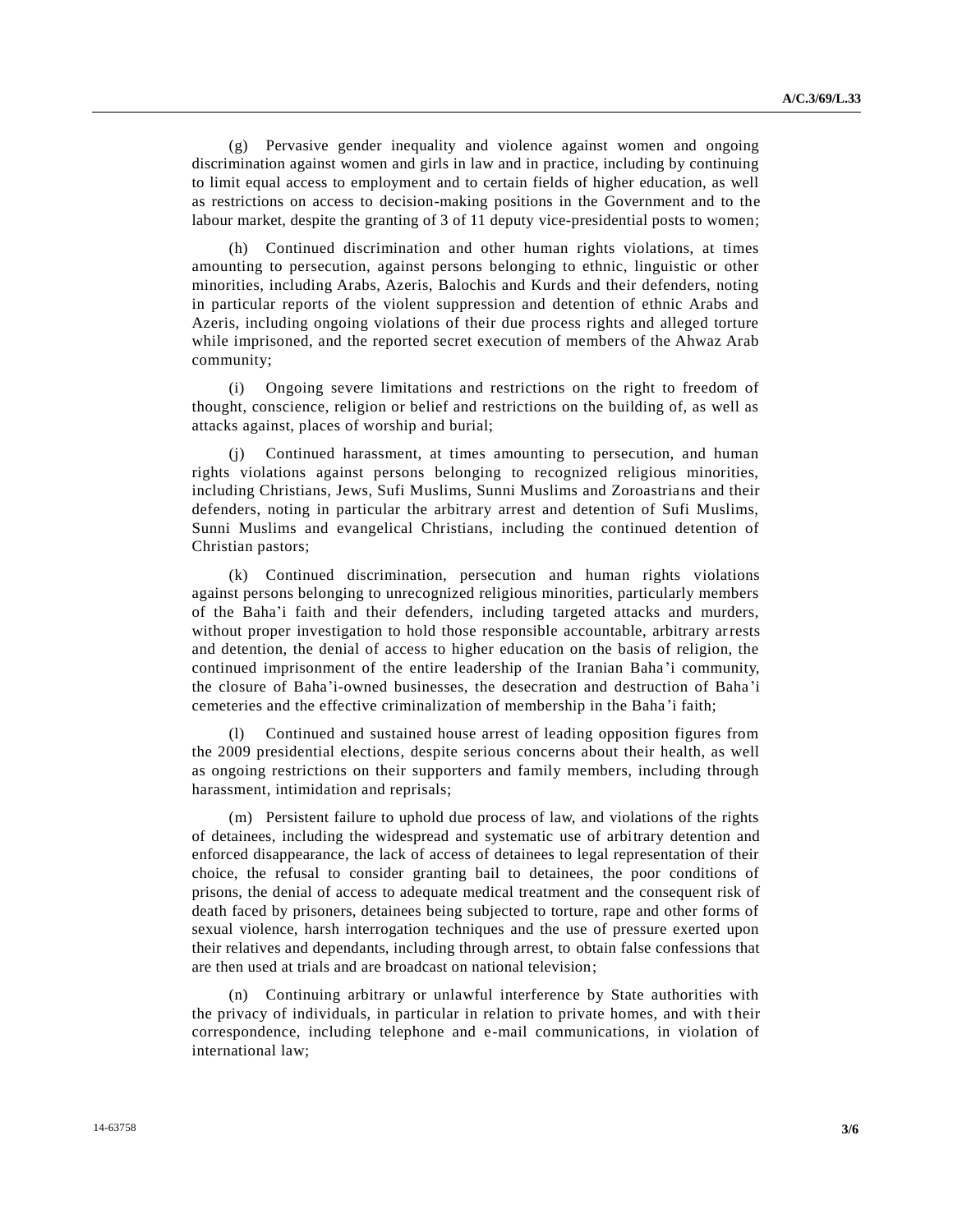6. *Calls upon* the Government of the Islamic Republic of Iran to address the substantive concerns highlighted in the reports of the Secretary-General and the Special Rapporteur on the situation of human rights in the Islamic Republic of Iran, as well as the specific calls to action found in previous resolutions of the General Assembly, and to respect fully its human rights obligations, in law and in practi ce, in particular:

(a) To abolish, in law and in practice, public executions and other executions carried out in the absence of respect for internationally recognized safeguards, including by stoning and suspension strangulation;

(b) To further revisit the revised Islamic Penal Code to make it consistent with its obligation, under article 37 of the Convention on the Rights of the Child and article 6 of the International Covenant on Civil and Political Rights, to abolish executions of minors and persons who at the time of their offence were under the age of 18;

(c) To eliminate, in law and in practice, all forms of torture and other cruel, inhuman or degrading treatment or punishment;

(d) To eliminate, in law and in practice, all forms of discrimination and other human rights violations against women and girls, including to address the increasing incidence of child, early and forced marriage, to promote women's participation in decision-making positions and, while recognizing the high enrolment of women in all levels of education, to lift all restrictions on women's equal access to all aspects of university education and promote women's participation in the labour market and in all aspects of economic, cultural, social and political life;

(e) To eliminate, in law and in practice, all forms of discrimination and other human rights violations against persons belonging to religious, ethnic, linguistic or other minorities, recognized or otherwise;

(f) To eliminate discrimination against, and exclusion of, members of certain groups with respect to access to higher education based on their political, ethnic or religious affiliations or community, including through the unqualified readmission of those students previously excluded for these reasons, to eliminate the criminalization of efforts to provide higher education to Baha 'i youth denied access to Iranian universities and to release those imprisoned for this reason;

(g) To implement, inter alia, the 1996 report of the Special Rapporteur on religious intolerance,<sup>7</sup> in which he recommended ways in which the Islamic Republic of Iran could emancipate the Baha'i community, to release the seven Baha'i leaders held since 2008 and to accord all Baha'is, including those imprisoned because of their beliefs, the due process of law and the rights that they are constitutionally guaranteed;

(h) To launch a comprehensive accountability process in response to cases of serious human rights violations, including those involving the Iranian judiciary and security agencies, and to end impunity for such violations, including those that took place during the attack that injured dozens of prisoners in Evin Prison in April 2014, as promised by the Government;

<sup>7</sup> [E/CN.4/1996/95/Add.2.](http://undocs.org/E/CN.4/1996/95/Add.2)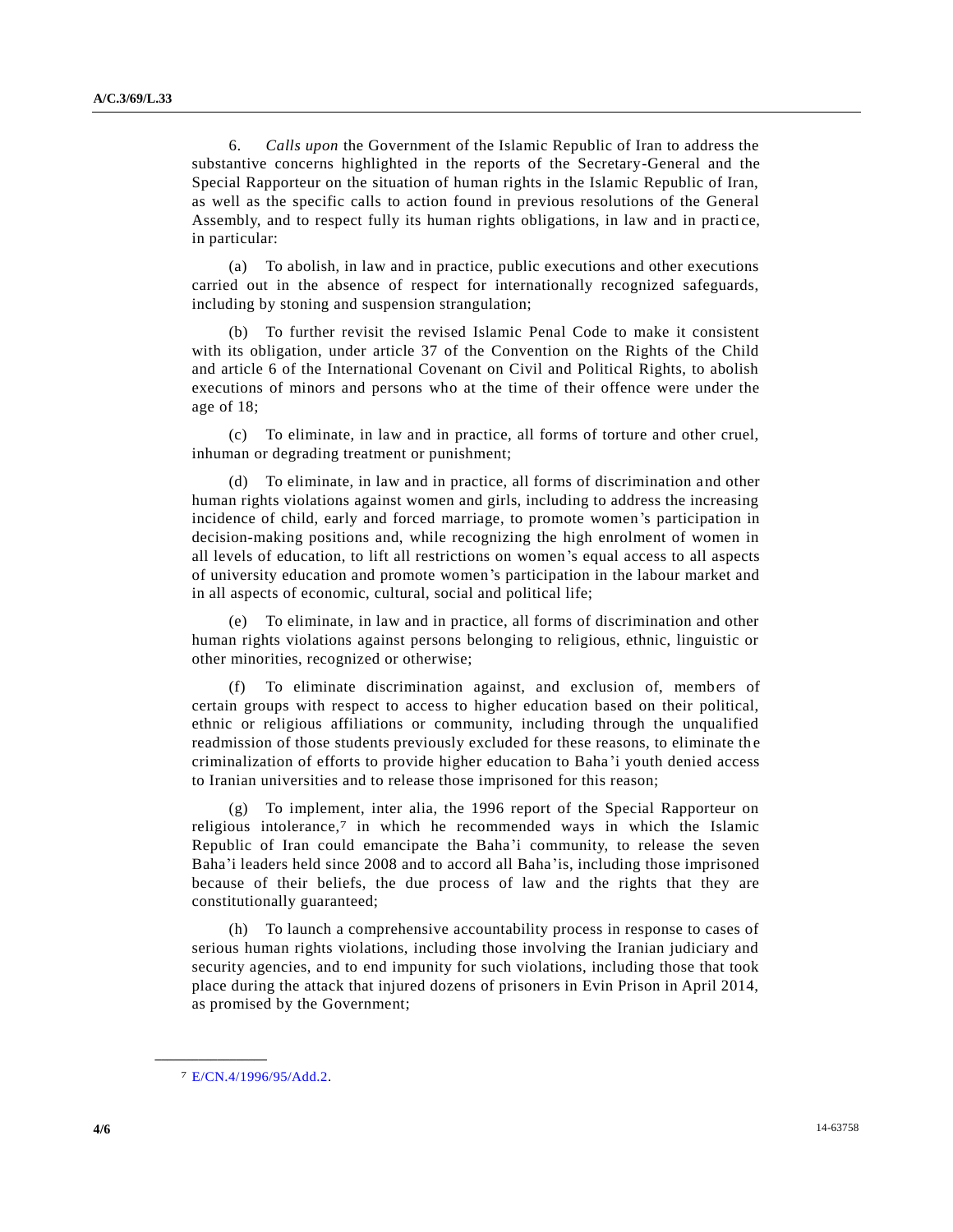(i) To fulfil repeated pledges by the President for greater space for freedom of expression and opinion by ending the ongoing harassment, intimidation and persecution of political opponents, human rights defenders, women's and minority rights activists, labour leaders, students, academics, film-makers, journalists and their families, other media representatives, bloggers, social media users, clerics, artists and lawyers, including by releasing persons who continue to be detained arbitrarily or on the basis of their political views;

(j) To end restrictions on, and the arbitrary arrest of, the press and media representatives, Internet users and Internet providers, including the selective jamming of satellite broadcasts, that violate the rights to freedom of expression and association, and while the General Assembly welcomes the decision of the Government to increase Internet speed, it further encourages improvements to facilitate open and free Internet access;

(k) To uphold, in law and in practice, procedural guarantees to ensure due process of law;

7. *Also calls upon* the Government of the Islamic Republic of Iran to strengthen its national human rights institutions in accordance with the principles relating to the status of national institutions for the promotion and protection of human rights (the Paris Principles)<sup>8</sup> by establishing an independent national human rights institution as it committed itself to doing in the framework of its first universal periodic review by the Human Rights Council,<sup>9</sup> with due regard for the recommendation by the Committee on Economic, Social and Cultural Rights;<sup>10</sup>

8. *Notes* the recent engagement by the Islamic Republic of Iran with human rights treaty bodies, including the submission of national periodic reports to the Committee on the Rights of the Child and the Committee on the Rights of Persons with Disabilities, and calls upon the Government of the Islamic Republic of Iran to consider acting upon the concluding observations adopted by those committees;

9. *Calls upon* the Government of the Islamic Republic of Iran to effectively implement its obligations under those human rights treaties to which it is already a party, to withdraw any reservations that it may have made upon signature or ratification of other international human rights instruments where such reservations are overly general, imprecise or could be considered incompatible with the object and purpose of the treaty, to consider acting upon the concluding observations concerning the Islamic Republic of Iran adopted by the bodies of the international human rights treaties to which it is a party and to consider ratifying or acceding to the international human rights treaties to which it is not already a party;

10. *Notes with concern* the poor implementation record of the Government of the Islamic Republic of Iran in respect of the recommendations that it had accepted during its first universal periodic review by the Human Rights Council, and strongly encourages the Government to implement all accepted recommendations, including from its second universal periodic review, with the full and genuine participation of independent civil society and other stakeholders in the implementation process;

<sup>8</sup> Resolution 48/134, annex.

<sup>9</sup> See [A/HRC/14/12](http://undocs.org/A/HRC/14/12) and Add.1 and Corr.1.

<sup>10</sup> [E/C.12/IRN/CO/2.](http://undocs.org/E/C.12/IRN/CO/2)